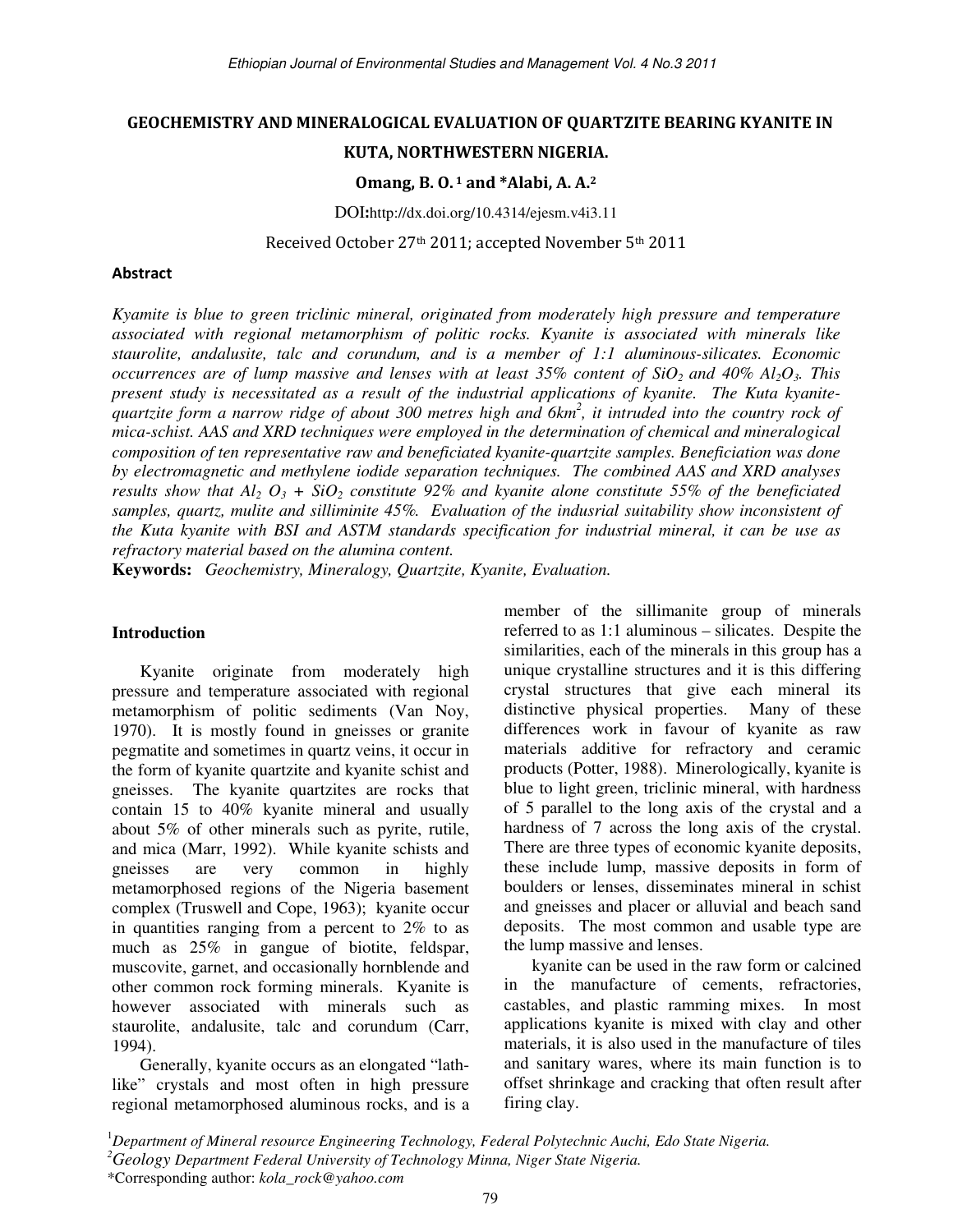The results of detailed geochemical and mineralogical of kyanite-quartzite occurrence will surely benefit local source for industrial raw material and contribute to the industrial raw materials inventory of Nigeria.

## **Geology of the study area**

The study area lies between longitudes 6°39' E and  $6^{\circ}45'E$  and latitudes  $9^{\circ}48'N$  and  $9^{\circ}56'N$ (Fig 1). It falls within the north basement complex of Nigeria and forms part of the Kusheriki Psammite formation. The Kusheriki Psammite formation includes migmatites and other three members, each of distinctive lithology. These are the quartzites of the Kubo member, the kyanite – schist and quartzites of Tungan Bargwoma member, and the granulitic rocks of Zungeru member, (Truswell and Cope, 1963). 79

In the study area two principal outcrops of mica-schist and quartzite schist occur, the quartzite which forms a narrow ridge outcrop intruded into the mica-schist at Kuta, where they are over 300meters high and developed in area of about 6km<sup>2</sup> and another rock found in the area is granite gneiss.

# **Material and Methods**

# *Sampling and analytical techniques*

Samples of the kyanite-quartzite in Kuta were collected in a network of grid spread over the outcropping area. The sampling interval adopted varied somewhat at different localities under investigation due to differences in the dimension of the outcrops.

Ten representative fresh quartzite samples were crushed, ground and analysed for major and trace elements at the National Steel and Raw Materials Exploration Agency Kaduna Nigeria, using an Alpha 4 Chem. Tech. Atomic Absorption Sepctrometer (AAS), after digestion of the samples in the Department of Geology, Federal University of Technology Minna, Nigeria. Cleaned concentrate of Kyanite was beneficiated by electromagnetic and methylene iodide separation technique. Si, Al, Mn, Mg, Ca, Na and K concentrations in powdered samples were measured with single element light source. Calibration for each element was achieved using four AAS standard solutions of known concentrations. Two consecutive runs were carried out for each measurement and the

standard deviation recorded. Elemental values were recalculated to oxides using appropriate colorimetric method. Table 1 shows summary of the result of chemical analyses compared with British standard Institution (BSI) and American Standard (ASTM) in percentage.

Mineralogical compositions of the ground quartzite were analysed using the Philip – PW 1011 model X-ray diffractrometer of the National Steel and Raw Materials Exploration Agency Kaduna, Nigeria. The diffraction patterns were recorded at scan rate of  $1^{\circ}$ 20/min/cm with a Ni – filtered Fe K – alpha radiation. The diffractograms were interpreted by comparing peaks of notable intensities with those of standard minerals established by the Joint Committee on Power Diffraction Standards (JCPD. 1974). The area method also employed in calculating the relative proportion of identified minerals described by Carrol (1971).

# **Results and Discussion**

The summary of the chemical analysis result of the representative samples is represented in Table 1. An over view of the chemical analysis shows that the average of  $Al_2O_3 + SiO_2$  in the beneficiated kyanite – quartzite samples constitutes 92.05%. Other oxides range from 1.3% to trace and comparison of the average chemical composition of Kuta kyanite – quartzite with the chemical specification of British and America Standard for industrial application of kyanite (Table. 1) revealed that the Kuta kyanite was at variance with the British, American Standard's specification for industrial application of minimum 56% allumina  $(Al<sub>2</sub>O<sub>3</sub>)$  content. It can also not be said to be a total deviation from the aforementioned standards as the major oxides are almost 50%, and the minor elements are only found in trace amounts.

Results of mineralogical analysis presented show the mineralogical assemblages of both raw kyanite – quartzite samples and beneficiated kyanite – quartzite samples, the minerals present in the samples have been indicated against their diagnostic major peaks (Fig 2). The dominant minerals present in the samples were kyanite (d  $= 12.1A, 21.1A, 26.2A, 42.2A, 50.1A, 60.0A$ and 69.1A). Quartz, Sillimanite and mulite occured in trace amounts in the samples. Of all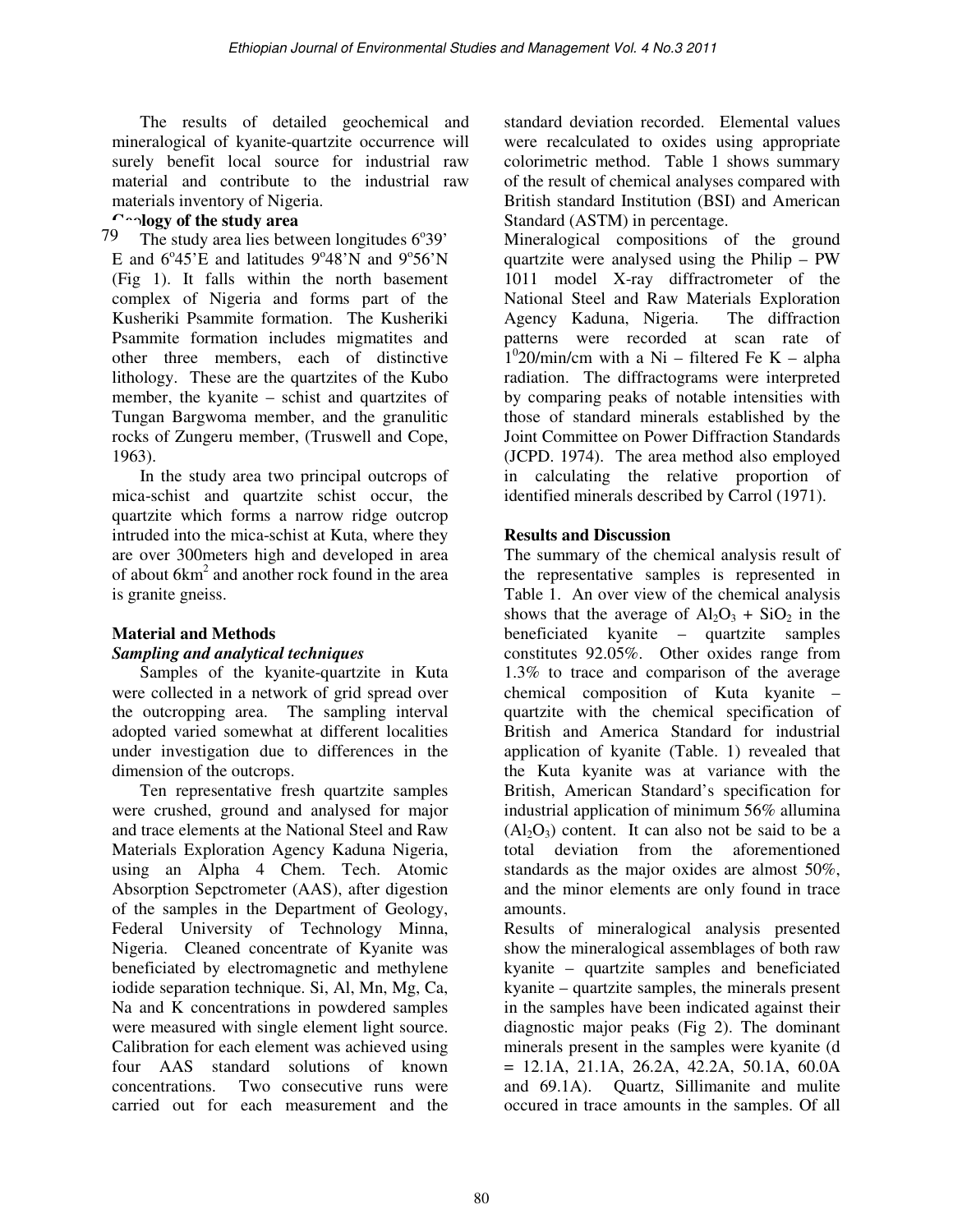$30 - 33\%$  in the raw sample and  $30 - 60\%$  in beneficiated samples. It can be seen from the results of the analysis that benification for the removal of muscovite and reduction of hematite is successful, and this would be necessary if the deposit is to be exploited.

### **Conclusion**

The Chemical and mineralogical analyses after beneficiation shows that the kyanite found in the study area even though not completely consistent with the British and American standard specification for industrial mineral, it can be said to be suitable for use as a refractory material based on the alumina content. Also, according to Chesti (1986) classification, the Kuta Kyanite can be grouped as type III with alumina content of between 45 – 55% and can be used for refectories material containing between 40 – 45% alumina.

## **Recommendation**

Based on the chemical and mineralogical results, reserve estimation of the kyanite occurrence in Kuta should be given attention to determine its quantity for economic potential and possible exploration.

#### **References**

Carr, D. D. (1994); Industrial Minerals and Rocks.  $6<sup>th</sup>$  ed. Society of Mining Metallurgy and

Exploration, Littleton. Pp 921 – 927. Carrol, D. I (1971); Clay Mineral; a guide to their X-ray identification. Geology Soc. of America. Special paper. 126. Chesti, A. R (1986); Refractory, Manufacture, Properties and Application. Grinadar Publ. (India). August 1986. pp 59 – 57. JCPDS (1980); Mineral Powder Diffraction File: Vols. I and II Publ. Intern Centre for Diffraction data Parklane U.S.A. Marr. J. D. (1992); "Geology of the Kyanite Deposits at Willis Mountain Virginia" proceedings,  $26<sup>th</sup>$  forum on the geology of industrial minerals, P.C. Sweet, ed., Publ. 119. Virginia Division of Mineral resources. Pp 129 – 134. Potter, M. J. (1988); "Kyanite and related materials" "Mineral year book" metals and minerals Vol.I US Bureau of Mines pp 577-580. Truswell F. G. and Cope, R. N. (1963); The geology of parts of Niger and Zaria provinces of Northern Nigeria, Geological Surv. Of Nigeria. Bull. 29 pg  $9 - 15$ . Van Noy, R. M. (1970); "Kyanite Resources in Northwestern United State" Report of Investigation 7426, US Bureau of Mines pp 81 – 82.

| $\sim$ $\sim$ |                                                                                                     |  |  | $\sim \cdot \cdot \cdot$ $\sim$ $\sim$ $\sim$ $\sim$ |  |  |  |  |
|---------------|-----------------------------------------------------------------------------------------------------|--|--|------------------------------------------------------|--|--|--|--|
| standard.     |                                                                                                     |  |  |                                                      |  |  |  |  |
|               |                                                                                                     |  |  |                                                      |  |  |  |  |
|               | Table 1. Average chemical composition of Kuta kyanite – quartzite compare with British and American |  |  |                                                      |  |  |  |  |

| Oxides                         | Raw Kuta  | Beneficiated | <b>British Standard</b> | American   |
|--------------------------------|-----------|--------------|-------------------------|------------|
|                                | Samples % | Sample $%$   | Institution (BSI)       | standard   |
|                                |           |              | $\%$                    | $(ASTM)$ % |
| SiO <sub>2</sub>               | 46.65     | 43.60        | 42.00                   | 39.01      |
| $Al_2O_3$                      | 47.67     | 53.45        | 56.00                   | 56.50      |
| Fe <sub>2</sub> O <sub>3</sub> | 1.02      | 0.29         | 1.00                    | 0.80       |
| TiO <sub>2</sub>               | 1.28      | 1.12         |                         | 0.18       |
| CaO                            | 0.10      | 0.10         |                         | 0.09       |
| MgO                            | 0.02      | 0.10         |                         | 0.02       |
| Na <sub>2</sub> O              | 0.01      | 0.10         |                         | 0.01       |
| $K_2O$                         | 0.02      | 0.01         |                         | 0.02       |
| $P_2O_5$                       | 1.30      | 1.20         | 0.1                     |            |
| LO I                           | 1.92      | 0.20         |                         |            |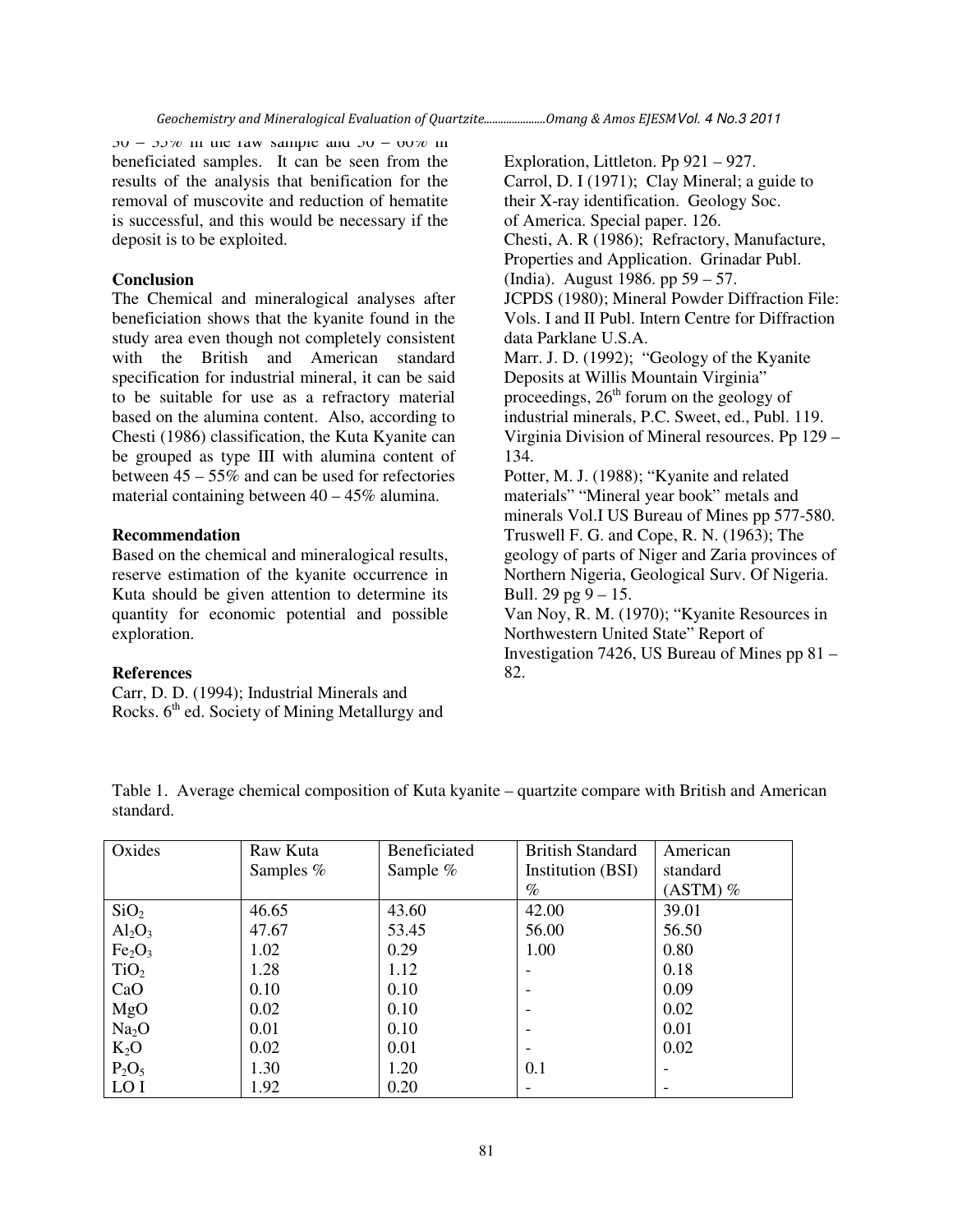